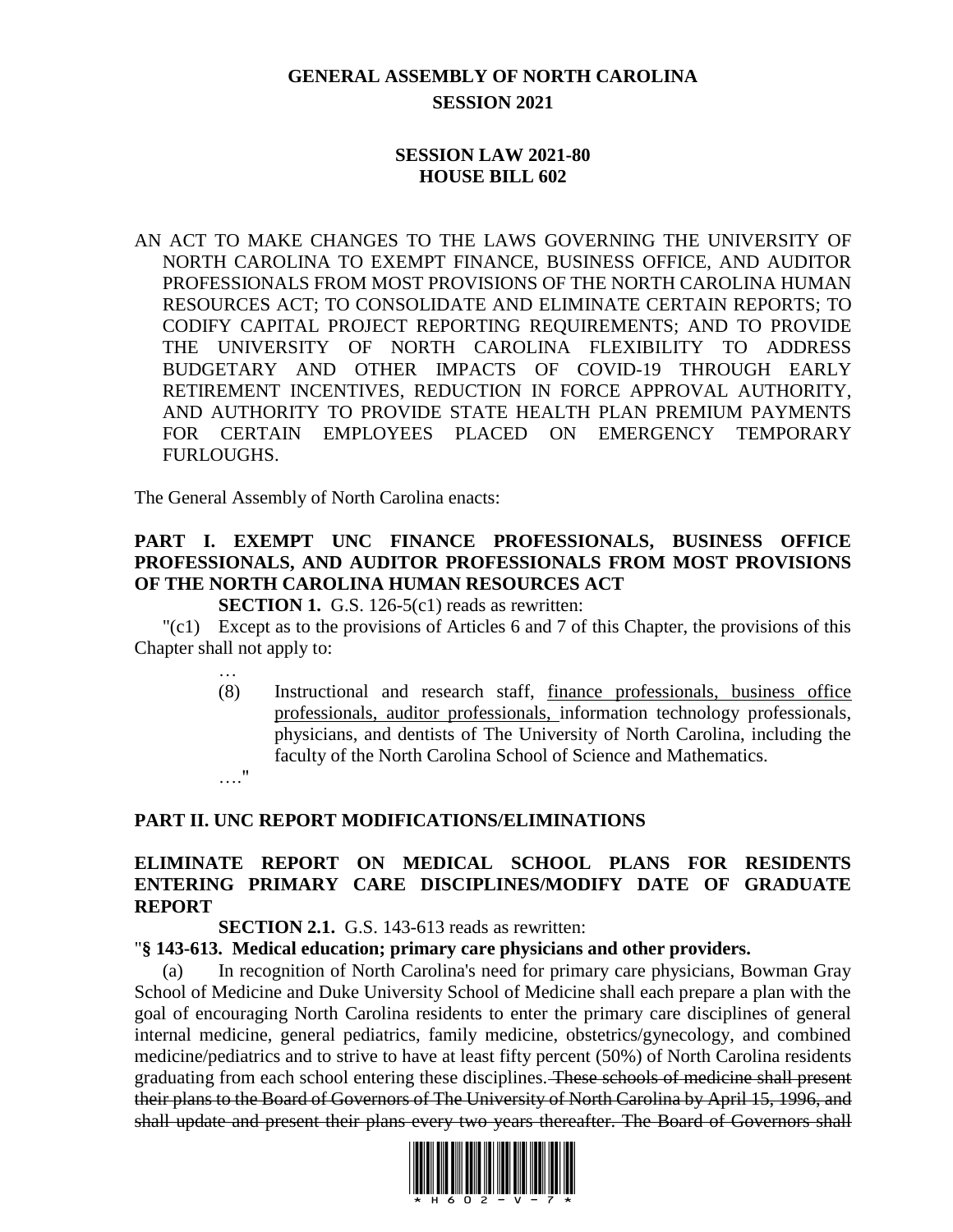report to the Joint Legislative Education Oversight Committee by May 15, 1996, and every two years thereafter on the status of these efforts to strengthen primary health care in North Carolina.

(b) The Board of Governors of The University of North Carolina shall set goals for the Schools of Medicine at the University of North Carolina at Chapel Hill and the School of Medicine at East Carolina University for increasing the percentage of graduates who enter residencies and careers in primary care. A minimum goal should be at least sixty percent (60%) of graduates entering primary care disciplines. Each school shall submit a plan with strategies to reach these goals of increasing the number of graduates entering primary care disciplines to the Board by April 15, 1996, and shall update and present the plans every two years thereafter. The Board of Governors shall report to the Joint Legislative Education Oversight Committee by May 15, 1996, and every two years thereafter on the status of these efforts to strengthen primary health care in North Carolina.

Primary care shall include the disciplines of family medicine, general pediatric medicine, general internal medicine, internal medicine/pediatrics, and obstetrics/gynecology.

(b1) The Board of Governors of The University of North Carolina shall set goals for State-operated health professional schools that offer training programs for licensure or certification of physician assistants, nurse practitioners, and nurse midwives for increasing the percentage of the graduates of those programs who enter clinical programs and careers in primary care. Each State-operated health professional school shall submit a plan with strategies for increasing the percentage to the Board by April 15, 1996, and shall update and present the plan every two years thereafter. The Board of Governors shall report to the Joint Legislative Education Oversight Committee by May 15, 1996, and every two years thereafter on the status of these efforts to strengthen primary health care in North Carolina.

(c) The Board of Governors of The University of North Carolina shall further initiate whatever changes are necessary on admissions, advising, curriculum, and other policies for State-operated medical schools and State-operated health professional schools to ensure that larger proportions of students seek residencies and clinical training in primary care disciplines. The Board shall work with the Area Health Education Centers and other entities, adopting whatever policies it considers necessary to ensure that residency and clinical training programs have sufficient residency and clinical positions for graduates in these primary care specialties. As used in this subsection, health professional schools are those schools or institutions that offer training for licensure or certification of physician assistants, nurse practitioners, and nurse midwives.

(d) The progress of the private and State-operated medical schools and State-operated health professional schools towards increasing the number and proportion of graduates entering primary care shall be monitored annually by the Board of Governors of The University of North Carolina. Monitoring data shall include (i) the entry of State-supported graduates into primary care residencies and clinical training programs, and (ii) the specialty practices by a physician and each midlevel provider who were State-supported graduates as of a date five years after graduation. The Board of Governors shall certify data on graduates, their residencies and clinical training programs, and subsequent careers by November April 15 of each calendar year, beginning in November of 2012, April of 2022, to the Fiscal Research Division of the Legislative Services Office and to the Joint Legislative Education Oversight Committee.

(e) The information provided in subsection (d) of this section shall be made available to the Appropriations Committees of the General Assembly for their use in future funding decisions on medical and health professional education."

# **EXEMPT UNC FROM REPORT ON GOVERNMENT FEES**

**SECTION 2.2.(a)** G.S. 143C-9-4 reads as rewritten: "**§ 143C-9-4. Biennial fee report.**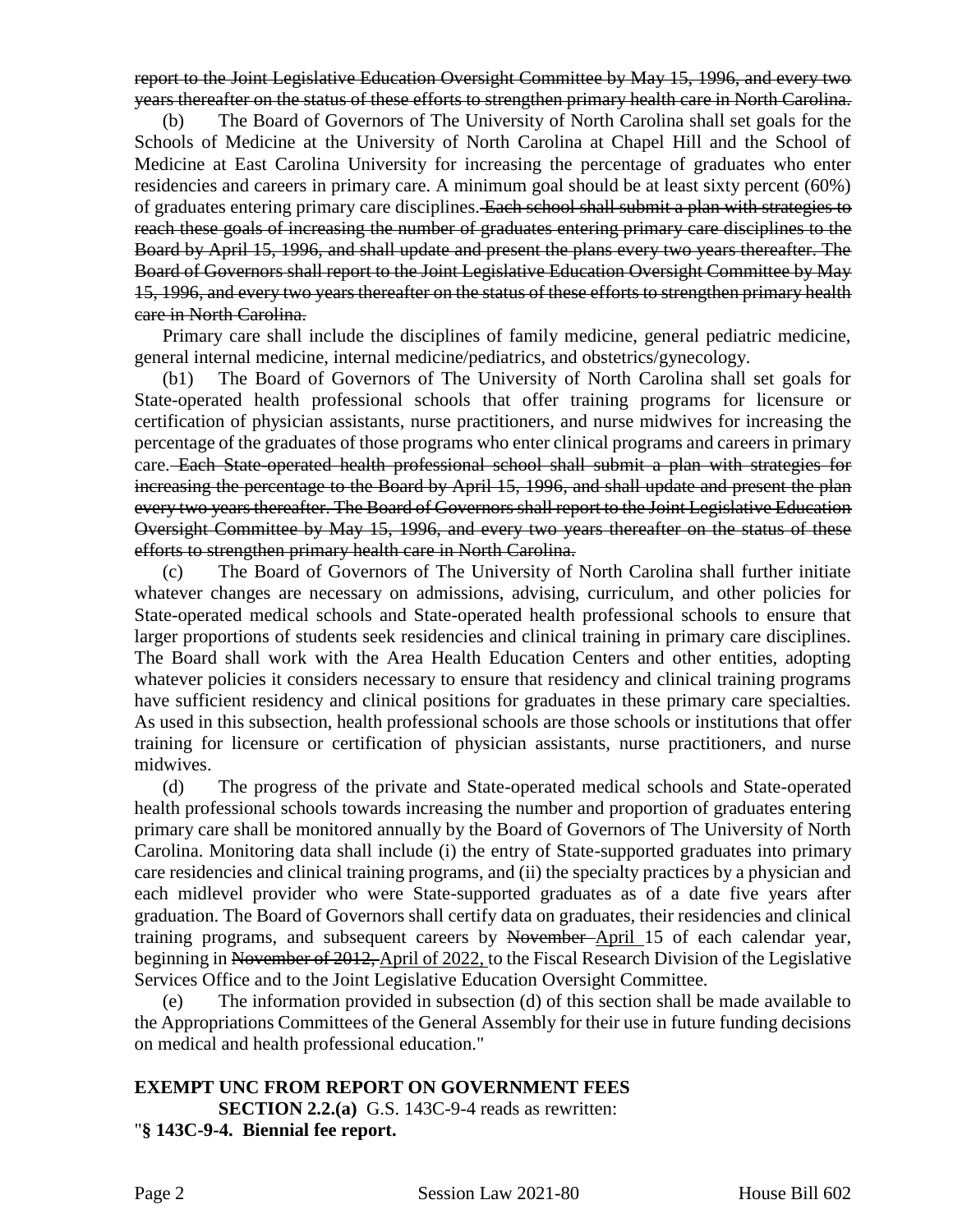(a) The Office of State Budget and Management shall prepare a report biennially on the fees charged by each State department, bureau, division, board, commission, institution, and agency during the previous two fiscal years. The report shall include the statutory or regulatory authority for each fee, the amount of the fee, when the amount of the fee was last changed, the number of times the fee was collected during the prior fiscal year, and the total receipts from the fee during the prior fiscal year.

(b) The provisions of subsection (a) of this section shall not apply to The University of North Carolina."

**SECTION 2.2.(b)** G.S. 116-11(9b) reads as rewritten:

- "(9b) The Board of Governors shall report by February 1 of each year to the Joint Legislative Education Oversight Committee, the Senate Appropriations Committee on Education/Higher Education, the House of Representatives Appropriations Subcommittee on Education, and the Fiscal Research Division on the actions and adjustments necessary to its budgetary policies, regulations, and standards resulting from the Current Operations Appropriations Act for the administration and operation of The University of North Carolina and the distribution of State and federal funds to constituent institutions. The report shall include at least the following information for each constituent institution:
	- a. Guidelines related to State salaries of University of North Carolina employees, including range, median, and mean of faculty salaries at the institution.
	- … k. The total amount of mandatory student fee revenue collected by institution and fee type.
	- *l.* Any source of student auxiliary revenue that represents greater than ten percent (10%) of the overall student auxiliary revenue by institution and revenue type.
	- m. Any source of sales revenue that represents greater than ten percent (10%) of the overall sales revenue by institution and sales revenue type."

# **REPEAL REPORT ON RESEARCH COLLABORATIONS ON MILITARY BEHAVIORAL HEALTH**

**SECTION 2.3.** G.S. 127B-20 reads as rewritten:

#### "**§ 127B-20. Collaboration on research to address health and other problems required; report by UNC General Administration [System Office].problems.**

(a) The System Office of The University of North Carolina, in collaboration with Operation Re-Entry North Carolina at East Carolina University, North Carolina Translational and Clinical Sciences Institute, other institutions of higher education in this State, the North Carolina National Guard, and the United States Department of Veterans Affairs, shall, to the extent available resources allow, collaborate on research to address the behavioral health problems and challenges facing military personnel, veterans, and their families.

(b) The research required by this section shall be conducted by collaborative research teams which shall include civilian investigators from institutions of higher learning in this State and private research organizations, health providers in regional and national military health system institutions, and providers and investigators in VISN 6 in the VA system. These teams shall aggressively pursue federal funding to conduct the research required by this section.

- (c) At a minimum, the research required by this section shall include the following goals:
	- (1) To define the behavioral health problems facing service members, veterans, and their families, with a special emphasis on the behavioral health needs of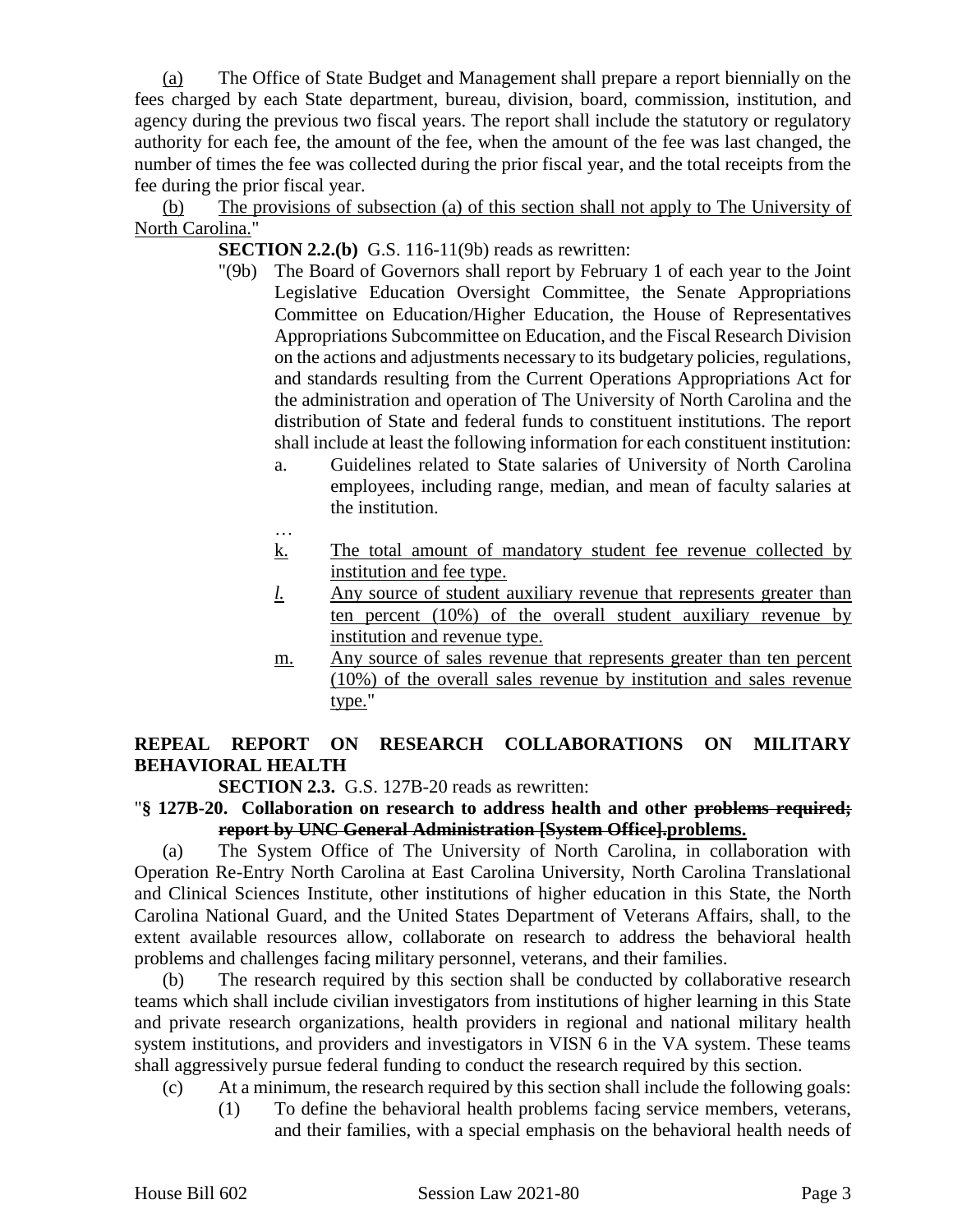the reserve components of the Armed Forces of the United States, including the National Guard.

- (2) To develop, implement, and evaluate innovative pilot programs to improve the quality, accessibility, and delivery of behavioral health services provided to this population.
- (3) To evaluate the effectiveness of new programs put into place by the National Guard and other military organizations to address the behavioral health challenges facing military service personnel, veterans, and family members. The National Guard shall cooperate in providing information to assess the effectiveness of behavioral health services provided to it and its members.
- (4) To contribute to the knowledge of evidence-based behavioral health screening, diagnosis, treatment, and recovery supports for military service personnel, veterans, and their families.
- (5) To study other issues pursuant to requests by the various branches of the active and reserve components of the Armed Forces of the United States and the United States Department of Veterans Affairs, in order to improve behavioral health services for service members, veterans, and their families.

(d) On July 1, 2012, and annually thereafter, the System Office of The University of North Carolina shall report its findings to the Joint Legislative Health Care Oversight Committee and to the House of Representatives and Senate Appropriations Subcommittees on Health and Human Services."

### **EDUCATOR PREPARATION/RECRUITMENT/EFFECTIVENESS REPORT CONSOLIDATION**

**SECTION 2.4.(a)** Report on Number of School Administrators. – G.S. 116-74.21(c) is repealed.

**SECTION 2.4.(b)** Future Teachers of North Carolina Report. – G.S. 116-41.32 is repealed.

**SECTION 2.4.(c)** UNC-NCCCS 2+2 E-Learning Initiative. – Section 9.7(c) of S.L. 2008-107, as amended by Section 9.3(c) of S.L. 2010-31, reads as rewritten:

"**SECTION 9.7.(c)** The University of North Carolina and Community Colleges System Office shall report by April 15, 2011, and annually thereafter, to the Joint Legislative Education Oversight Committee, the State Board of Education, the Office of State Budget and Management, and the Fiscal Research Division of the General Assembly on the implementation of the UNC-NCCCS 2+2 E-Learning Initiative. This report shall include:

- (1) The courses and programs within the 2+2 E-Learning Initiative;
- (2) The total number of prospective teachers that have taken or are taking part in this initiative to date broken down by the current academic period and each of the previous academic periods since the program's inception;
- (3) The total number of teachers currently in the State's classrooms, by local school administrative unit, who have taken part in this initiative;
- (4) The change in the number of teachers available to schools since the program's inception;
- (5) The qualitative data from students, teachers, local school administrative unit personnel, university personnel, and community college personnel as to the impact of this initiative on our State's teaching pool; and
- (6) An explanation of the expenditures and collaborative programs between the North Carolina Community College System and The University of North Carolina, including recommendations for improvement."

**SECTION 2.4.(d)** G.S. 116-11(12d) reads as rewritten: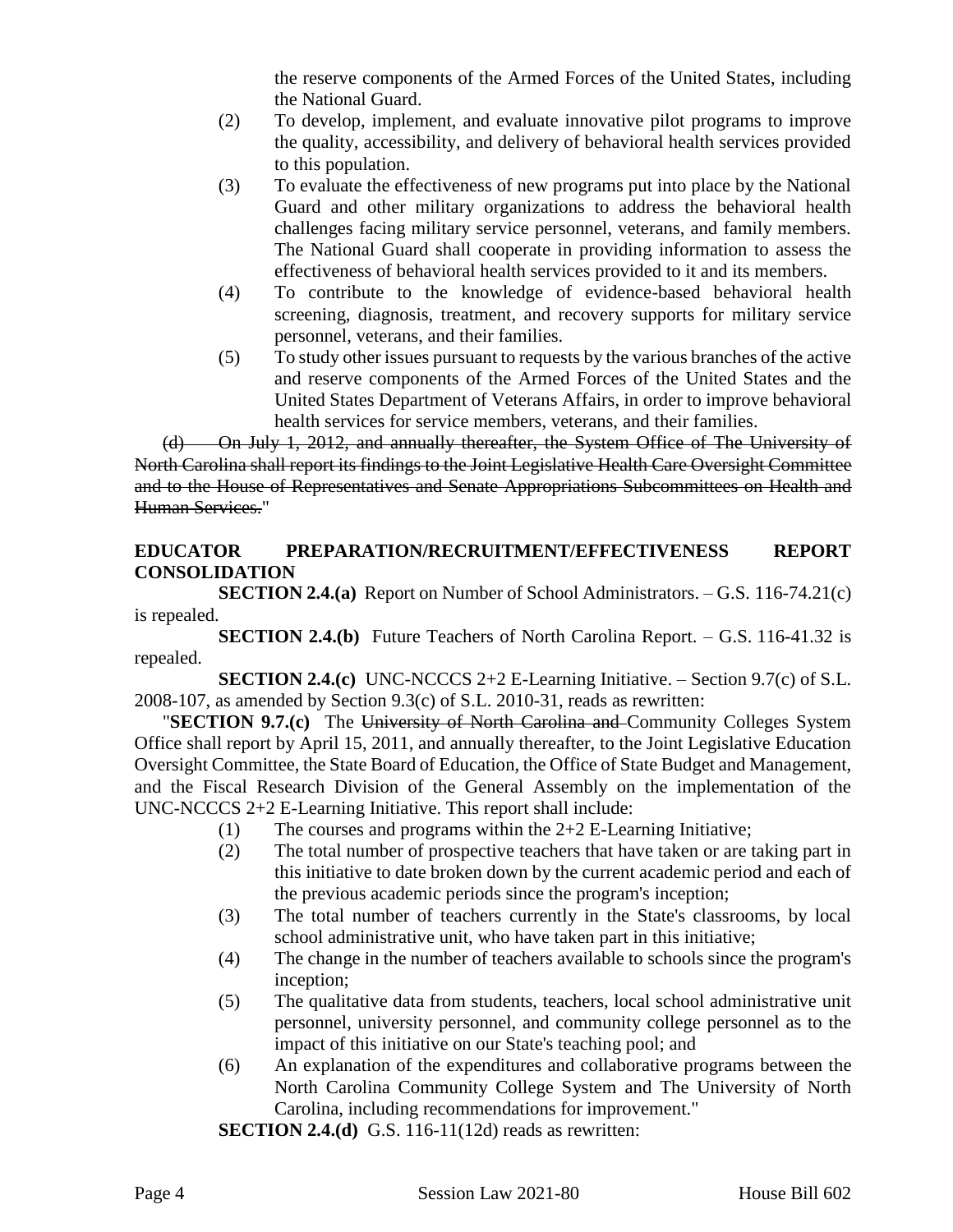"(12d) The Board of Governors shall provide a comprehensive annual report on teacher education educator preparation efforts at The University of North Carolina. The report shall include information about teacher education educator preparation and recruitment,  $2+2$  initiatives, distance education programs focused on teacher education, and professional development programs for teachers and school administrators. initiatives to improve educator quality, student success measures, and strategic research and related efforts. The teacher education educator preparation report shall be due on April October 15 of each year to the Joint Legislative Education Oversight Committee and Committee. The Board shall provide a copy of the report to the State Board of Education."

#### **ELIMINATE CONSULTATION WITH GOV OPS ON DEBT FOR GOLF COURSES/TRANSIENT ACCOMMODATIONS FACILITIES SECTION 2.5.** G.S. 66-58(h) is repealed.

#### **ELIMINATE REPORT ON UNC SYSTEM PRESIDENT'S STRATEGIC INITIATIVE RESERVE FUNDS FOR SPECIAL PROJECTS**

**SECTION 2.6.** The University of North Carolina System Office shall not be required to submit an annual report to the Joint Legislative Education Oversight Committee on the use of funds from The University of North Carolina President's Strategic Initiative Reserve but shall make this information available upon request to the Fiscal Research Division of the General Assembly.

#### **ELIMINATE UNC ENROLLMENT GROWTH PROJECTION REPORT SECTION 2.7.** G.S. 116-30.7 is repealed.

#### **ELIMINATE REPORT ON DEFAULTS ON PROJECTS WITHOUT PERFORMANCE BONDS**

**SECTION 2.8.** G.S. 143-129(i) reads as rewritten:

"(i) Procedure for Letting of Public Contracts. – The Department of Transportation ("DOT"), The University of North Carolina and its constituent institutions ("UNC"), ("DOT") and the Department of Administration ("DOA") shall monitor all projects in those agencies and institutions that are let without a performance or payment bond to determine the number of defaults on those projects, the cost to complete each defaulted project, and each project's contract price. Beginning March 1, 2011, and annually thereafter, DOT, UNC, DOT and DOA shall report this information to the Joint Legislative Committee on Governmental Operations."

# **REQUIRE UNC TO ADOPT RULES FOR REPORTING ON CERTAIN CONTRACTS UNDER A PUBLIC-PRIVATE PARTNERSHIP**

**SECTION 2.9.** G.S. 143-133.1 reads as rewritten:

# "**§ 143-133.1. Reporting.**

… (b) The Except as provided in subsection (b1) of this section, the Secretary of Administration shall adopt rules to implement the provisions of this section, including the format and frequency of reporting.

(b1) The Board of Governors of The University of North Carolina shall adopt rules to implement the provisions of this section for The University of North Carolina, including the format and frequency of reporting. The rules shall include that constituent institutions of The University of North Carolina shall report the information required by subsection (a) of this section to the Board of Governors on an annual basis.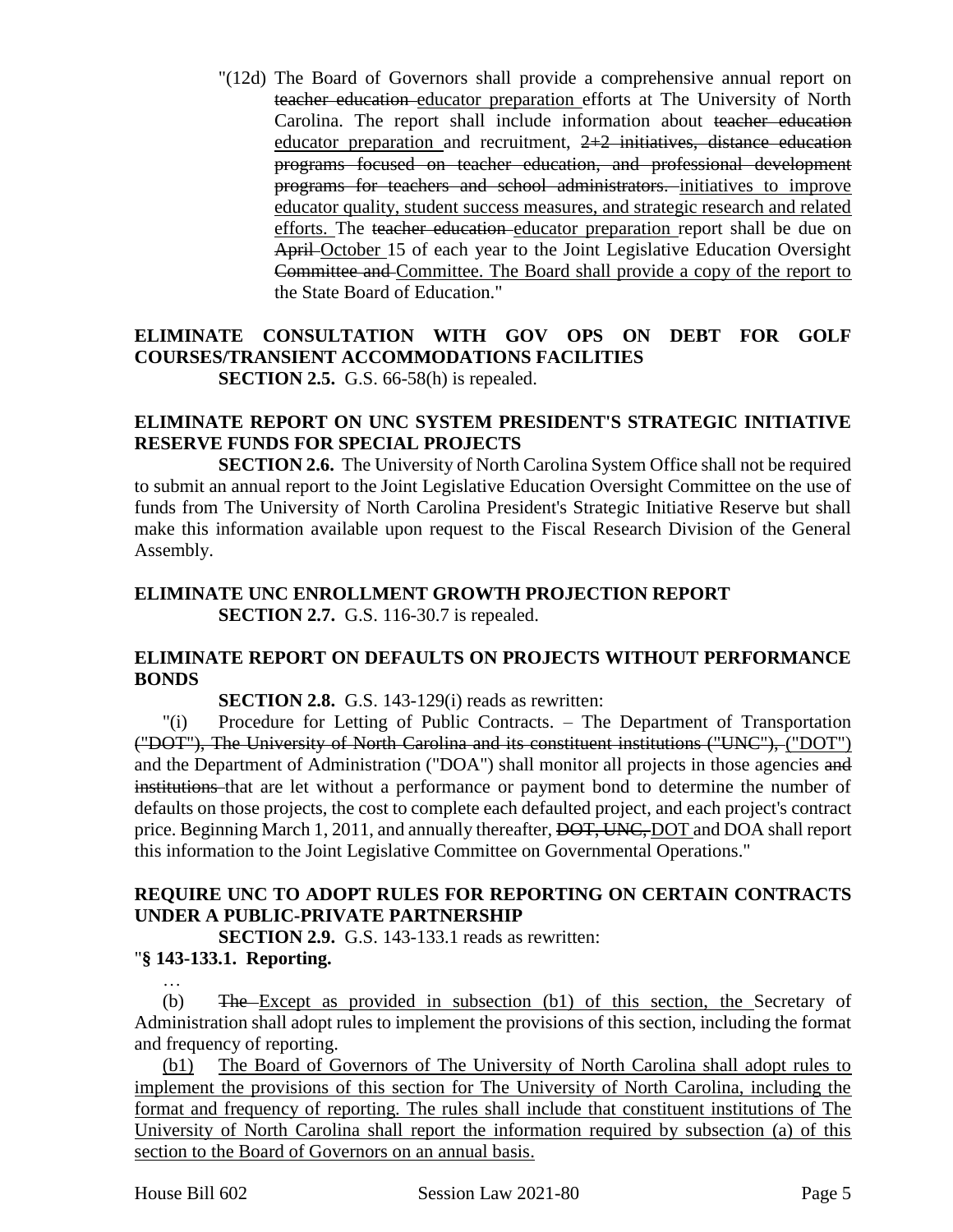# **PART IV. CODIFY CAPITAL PROJECT REPORTING REQUIREMENTS**

**SECTION 4.** Article 8 of Chapter 143C of the General Statutes is amended by adding the following new section to read:

#### "**§ 143C-8-14. Capital project reporting.**

- (a) Definitions. The following definitions apply in this section:
	- (1) Capital project. Any capital improvement, as that term is defined in G.S. 143C-1-1, that is (i) funded in whole or in part with State funds, including receipts, non–General Fund sources, or statutorily or constitutionally authorized indebtedness of any kind, (ii) not complete, and (iii) authorized by the General Assembly for a total project cost of at least ten million dollars (\$10,000,000).
	- (2) Construction phase. The status of a particular capital project as described using the terms customarily employed in the design and construction industries.
- (b) Reporting. The following reports on capital projects are required:
	- (1) By October 1 and April 1 of each year, the following reports shall be submitted to the Joint Legislative Oversight Committee on Capital Improvements and the Fiscal Research Division:
		- a. The Office of State Budget and Management shall report on the status of capital projects funded from the State Capital and Infrastructure Fund or other State funds.
		- b. Each State agency shall report on the status of agency capital projects funded from non-State funds.
	- (2) Beginning January 1, and quarterly thereafter, each State agency shall report on the status of agency capital projects to the Office of State Budget and Management.

(c) Report Contents. – The reports required by subsection (b) of this section shall include at least the following information about every agency capital project:

- (1) The current construction phase of the project.
- (2) The anticipated time line from the current construction phase to project completion.
- (3) Information about expenditures that have been made in connection with the project, regardless of source of the funds expended.
- (4) Information about the adequacy of funding to complete the project, including estimates of how final expenditures will relate to initial estimates of expenditures, and whether or not scope reductions will be necessary in order to complete the project within its budget.
- (5) For capital projects authorized within the most recent fiscal year only, an estimate of the operating costs for the project for the first five fiscal years of its operation.

(d) Additional Requirements. – In addition to the other reports required by this section, the State Construction Office shall submit a report on April 1 of each year to the Joint Legislative Oversight Committee on Capital Improvements and the Fiscal Research Division that contains the following:

> (1) The status of the Facilities Condition Assessment Program (FCAP), including (i) summary information about the average length of time that passes between FCAP assessments for an average State building, (ii) detailed information about when the last FCAP assessment was for each State building complex,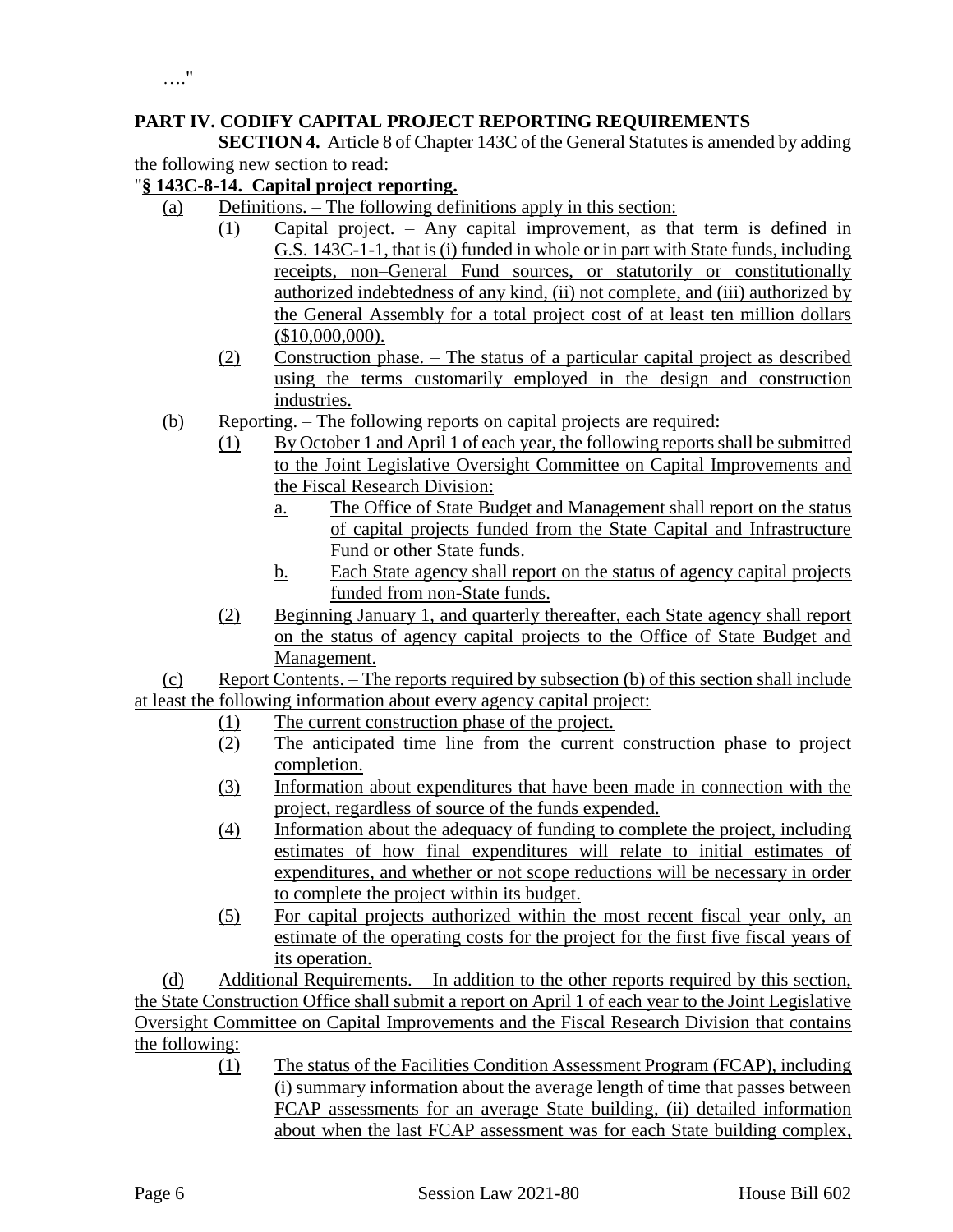and (iii) detailed information about the condition and repairs and renovations needs of each State building complex.

(2) The status of plan review, approval, and permitting for each State capital improvement project and community college capital improvement project over which the Office exercises plan review, approval, and permitting authority, including (i) summary information about the workload of the Office during the previous quarter, including information about the average length of time spent by the State Construction Office on each major function it performs that is related to capital project approval, and (ii) detailed information about the amount of time spent engaged in those functions for each project that the State Construction Office worked on during the previous quarter."

# **PART V. EARLY RETIREMENT INCENTIVE PROGRAM FOR UNC**

**SECTION 5.(a)** The Board of Governors of The University of North Carolina may authorize the adoption of an early retirement incentive program to provide long-term cost-savings to The University of North Carolina and improved operational efficiencies for The University of North Carolina to remain in effect until December 31, 2022. The University of North Carolina System Office shall develop policies and regulations for the early retirement incentive program that shall provide, at a minimum, the following:

- (1) To participate in the program, an employee must be eligible for early or full service retirement if participating in the Teachers' and State Employees' Retirement System of North Carolina (TSERS) or must be at least age 55 and vested in the Optional Retirement Program (ORP).
- (2) Employees approved for the early retirement incentive program may receive a severance payment of not less than one month of an employee's annual base salary and not greater than six months of the annual base salary, based on criteria to be established by the President and on availability of funds. This severance payment shall be exempt from payroll deductions for retirement contributions and shall not be considered compensation for the purposes of the supplemental plans administered by the Supplemental Retirement Board of Trustees established in G.S. 135-96.
- (3) If an employee who is approved for the early retirement incentive does not qualify for the full employer premium contribution for retiree health coverage provided under TSERS or ORP, then the constituent institution may, at its option, provide the employee an amount equivalent to 12 months of the full employer contribution to the employee health insurance premium.
- (4) The program may be provided to employees both subject to and exempt from the North Carolina Human Resources Act. The program shall not be made available to employees receiving disability or workers' compensation benefits.

**SECTION 5.(b)** By October 1, 2021, and December 1, 2022, if an early retirement incentive program is implemented under this section at The University of North Carolina, The University of North Carolina System Office shall report to the Department of the State Treasurer and the Fiscal Research Division of the General Assembly on implementation of the early retirement incentive program, including the number of employees participating by each constituent institution and total amount paid out by the program.

**SECTION 5.(c)** This section expires December 31, 2022.

# **PART VI. HUMAN RESOURCES POLICY FLEXIBILITY/REORGANIZATIONS FOR UNC SYSTEM EMPLOYEES SUBJECT TO THE NORTH CAROLINA HUMAN RESOURCES ACT**

**SECTION 6.** G.S. 116-14 is amended by adding a new subsection to read:

House Bill 602 Session Law 2021-80 Page 7